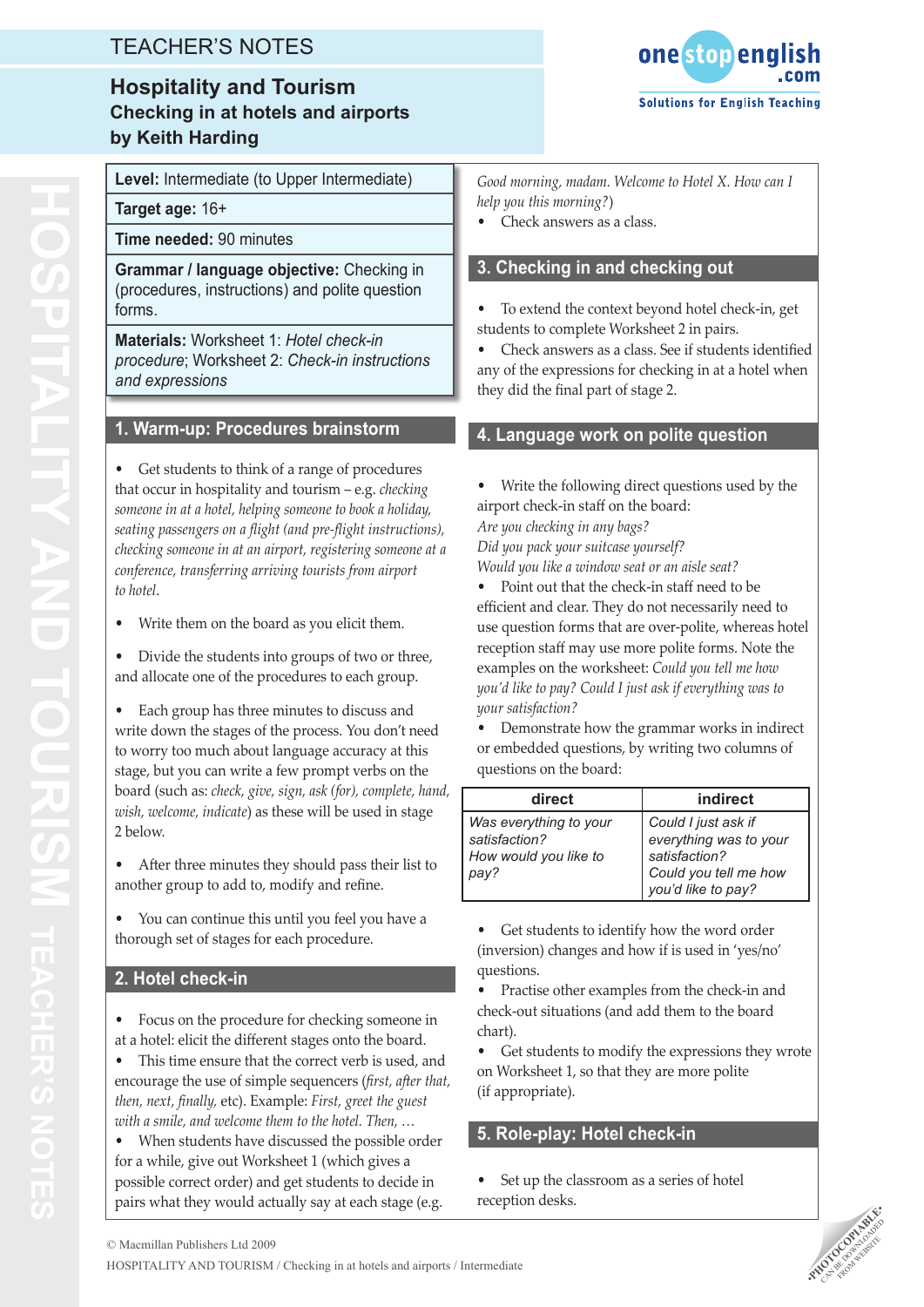## TEACHER'S NOTES

# **Hospitality and Tourism Checking in at hotels and airports by Keith Harding**

Divide the class in two: *Group A = guests Group B = receptionists*

• Tell guests to think of: a) one extra or unusual requests that they have b) a piece of personal information they do not want to reveal (e.g. their age, the fact that person they are

with is not their wife/husband, etc.) • Tell receptionists to devise a simple registration card on which they can record all the important information about the guest.

Act out two or three role-plays and then reverse roles.

### **6. Airport check-in/conference registration**

**Note:** There may not be time for this activity, but it is particularly relevant if you have students who will be conducting staff-training sessions themselves.

• Divide the class into two groups (but different from the groups in the hotel check-in role-play)

• Use the example of the hotel check-in to work out procedure, stages, and what you would say for each stage of:

*airport check-in (Group A) conference registration (Group B)* There will be some differences and some similarities.

**Note:** If you prefer, you can use one of the other procedures from the warm-up.

• Pair up one student from group A with a student from group B.

• Get them to train each other on procedures for their check-in / registration.

• The training should include a training role-play.

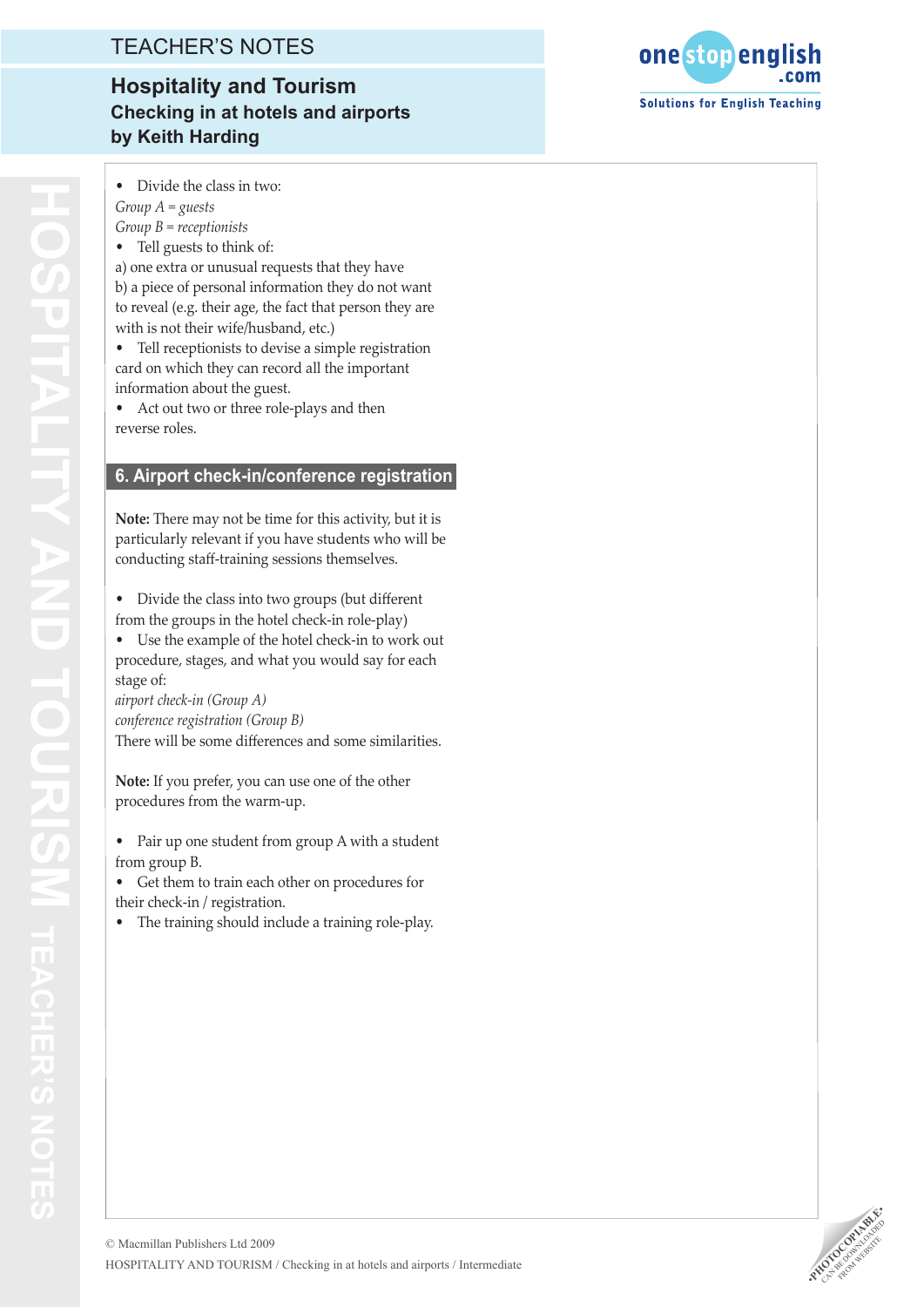**Hospitality and Tourism Checking in at hotels and airports** by Keith Harding



# **OSPITALITY AND TOURISM wORKSHEET1**

# Hotel check-in procedure

| Greet guest with smile and welcome them to the hotel.               |
|---------------------------------------------------------------------|
| Check reservation details on computer.                              |
| Ask for some form of identification.                                |
| Check guest history for status and preferences.                     |
| Check room status and allocate suitable room.                       |
| Check car parking details.                                          |
| Complete registration card.                                         |
| Ask for credit card and swipe.                                      |
| Ask guest to sign registration card.                                |
| Hand guest registration card and key card.                          |
| Explain how to use key card.                                        |
| Give room number and indication location of lifts, restaurant, etc. |
| Give details of breakfast service.                                  |
| Offer wake-up call and morning newspaper.                           |
| Wish guest a pleasant stay.                                         |
|                                                                     |